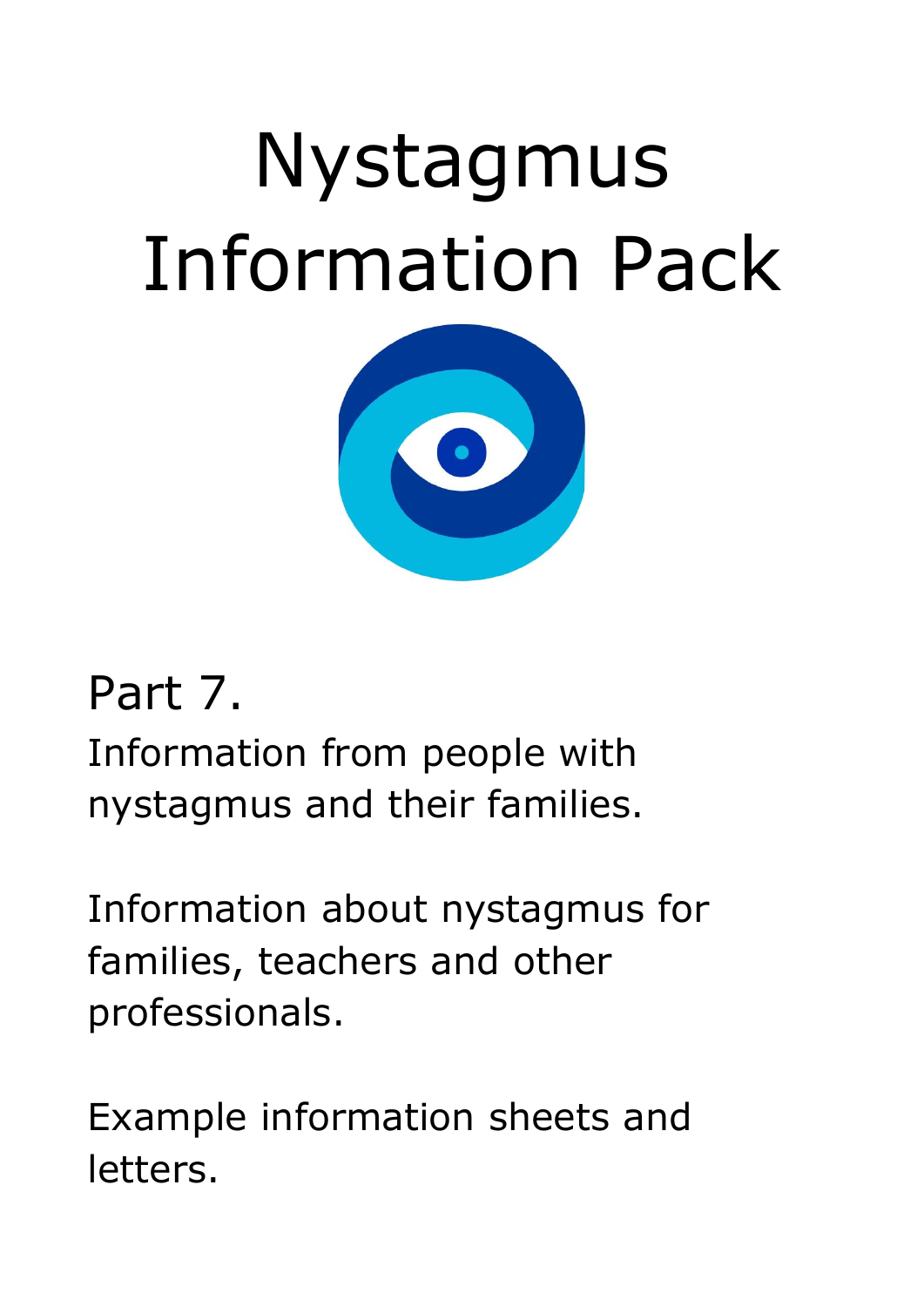#### **INFORMATION FROM PEOPLE WITH NYSTAGMUS AND THEIR FAMILIES.**

#### **The following are common suggestions from people with nystagmus and their families:**

#### **When talking about nystagmus, for example at the eye clinic,**

- **1.** Take care in the choice of words when you are talking about or explaining nystagmus and other eye conditions – it will be a shock. Don't say a child can't see when they are actually visually impaired.
- **2.** Avoid negativity "can't be", "can't do" and "won't be" are viewed as unhelpful. Be honest yet positive.
- **3.** Avoid difficult terminology or use the useful terminology part of this guide to support understanding.

#### **Ways to help improve the eye clinic experience:**

- **1.** If you need additional information from the eye clinic before your appointment, contact them to ask.
- **2.** Think about questions that may be asked at eye clinic appointments in advance. This allows time to think about the questions and have discussions with others, e.g. teachers. Example questions are found later in this part of the pack.
- **3.** Knowing in advance what is expected to happen at an appointment, including what the different eye care





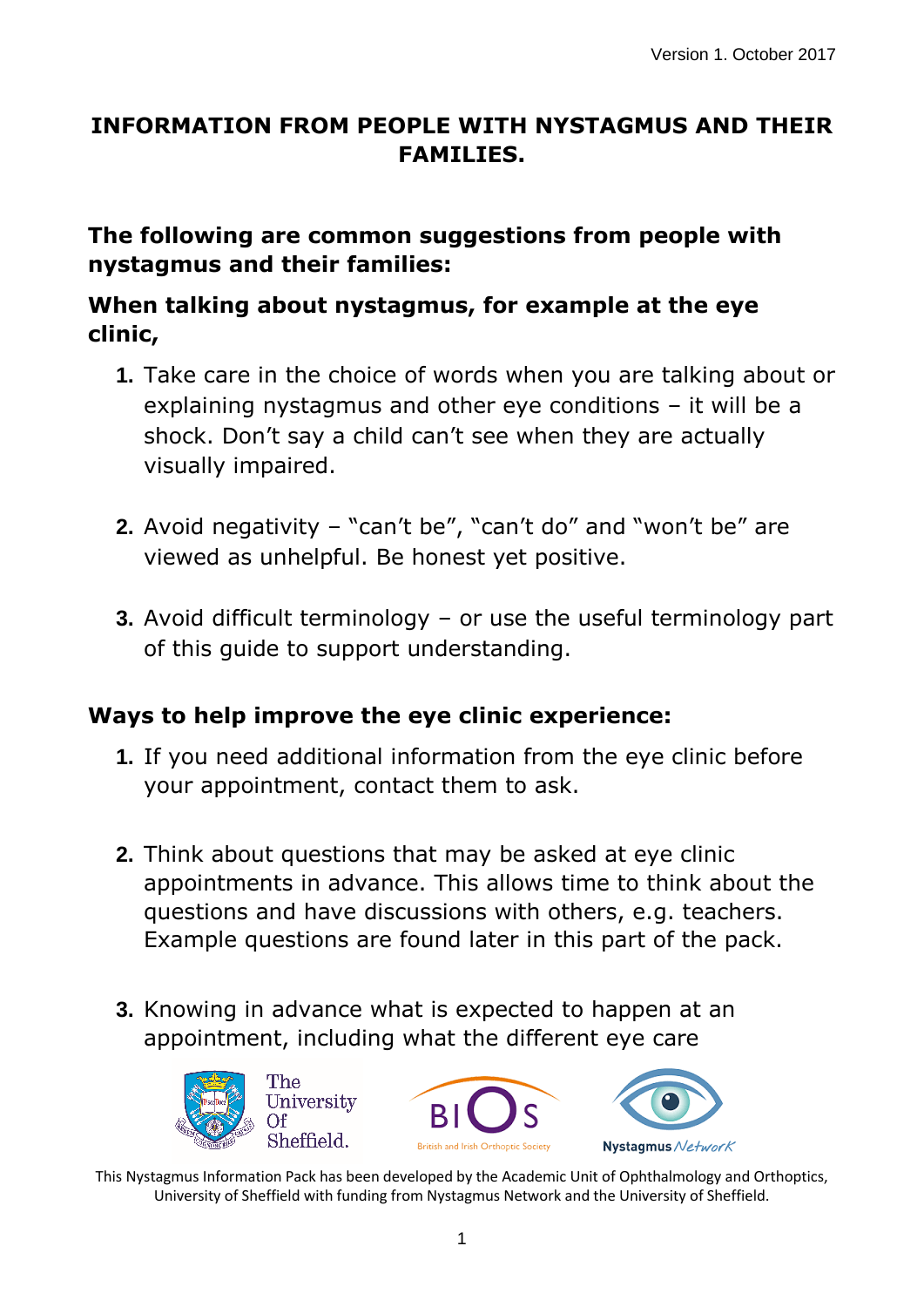professionals do and how long the appointment is expected to last. See part 4 of the pack.

- **4.** Make sure you have directions to the department. Contact the eye clinic if these are required and haven't been provided.
- **5.** Sometimes it is possible to see the same person at eye clinic appointments. If you feel this would be beneficial, you can ask at the eye clinic.
- **6.** Sometimes it is possible to request a morning or an afternoon appointment. To find out whether this is possible, you can ask at the eye clinic.
- **7.** Avoiding lots of medical terminology. Clinicians try to use nonmedical words to explain eye conditions, but if you are unsure what something means, always ask.
- **8.** Information (in an accessible format) about nystagmus and any other relevant eye conditions may be provided, if it isn't you can ask at the eye clinic. This may be a leaflet about nystagmus or it may be where you can find additional support and information.
- **9.** Some parents find it helpful to have a letter explaining what nystagmus is and what that means for their child, that they can give to others, e.g. school teachers or nursery workers. See example letters below.

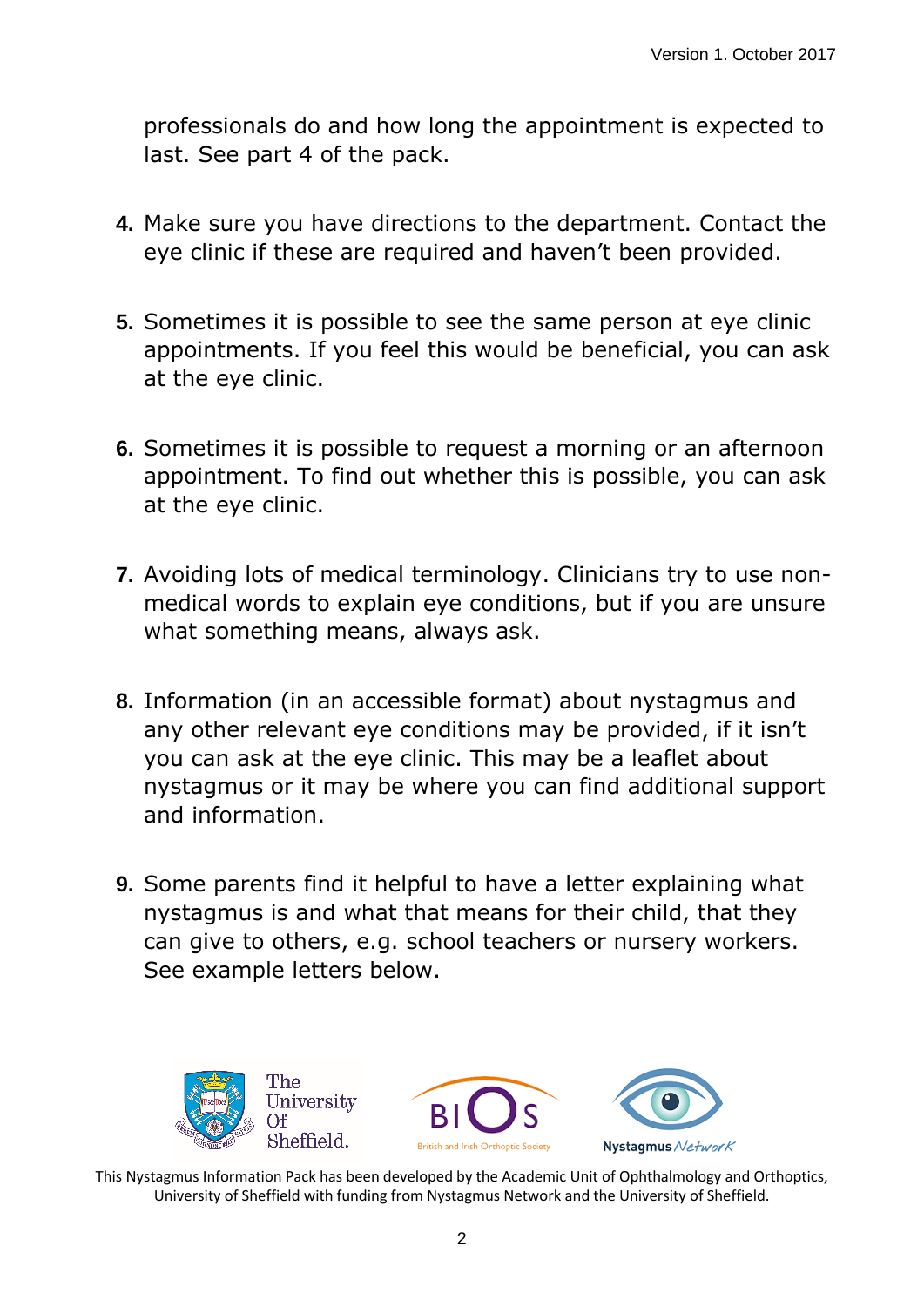#### **Pre-eye clinic appointment questions for patients and families:**

Many patients and their families find it useful to think about the questions that may be asked at the eye clinic in advance, to help them prepare and gather information. Example questions that might be asked are below:

- **1.** Do you notice the eyes wobble? When did you first notice this?
- **2.** Has anyone else noticed any eye problems, for example other family members or school?
- **3.** Do you/they hold objects very close to eyes to see?
- **4.** Do you/they turn your/their head to the side, up/down or tilt your/their head when looking in the distance? Do you have any photographs demonstrating this?
- **5.** Do you/they ever bob or shake your/their head?
- **6.** Do you/they appear sensitive to light? Do you/they screw their eyes in bright light or rub their eyes a lot?
- **7.** Do you/they have difficulty seeing in the dark/in bright light? Do you/they appear clumsy or not able to see as well in darker rooms or in bright sunshine?
- **8.** Do you/they notice the world wobbling? If so, when does this happen?

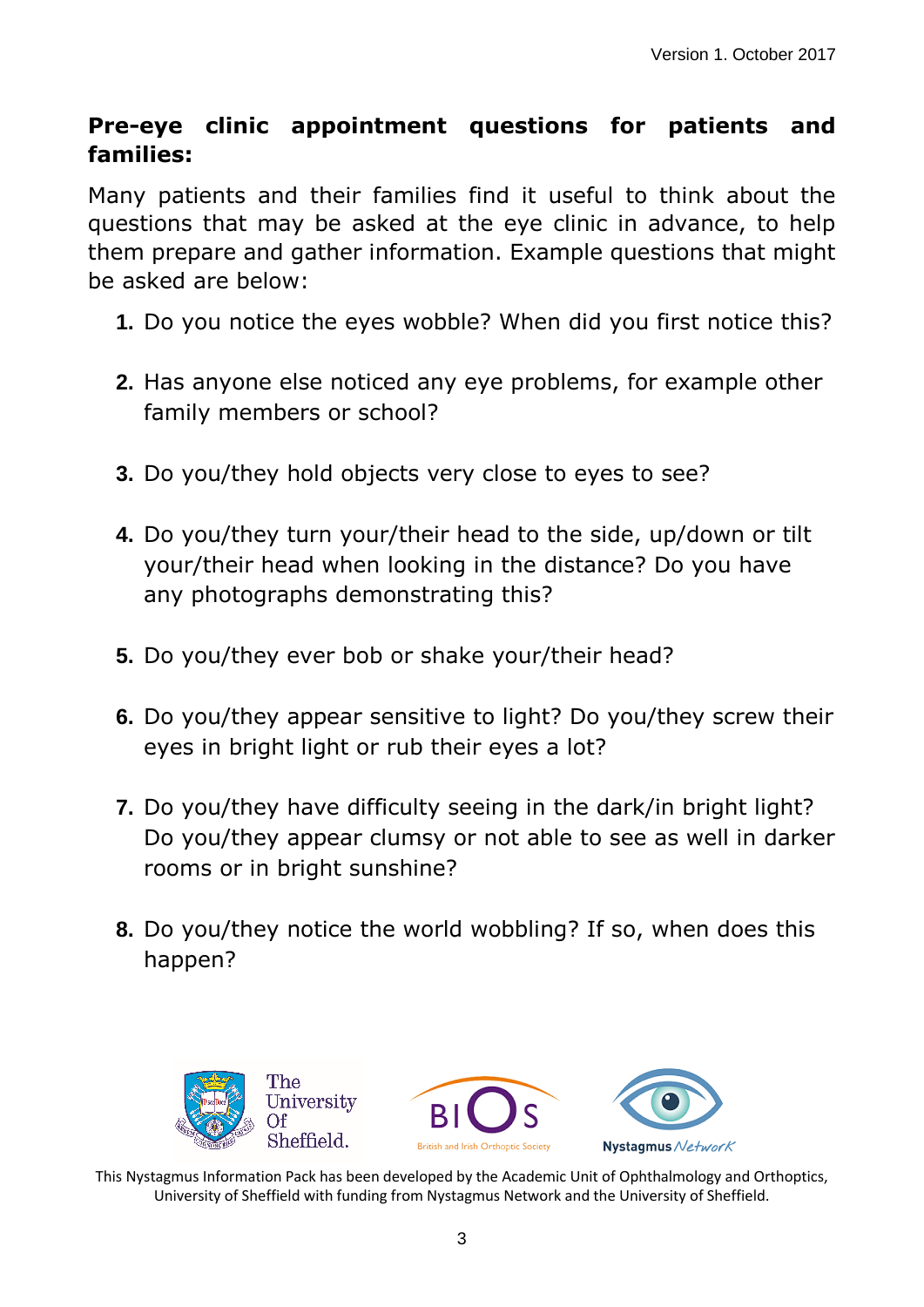- **9.** Does the wobble of the eyes change, for example when looking far away or when looking in a certain position?
- **10.** Do you notice one eye turning? If yes, the orthoptist will ask questions that are more detailed about the eye turning.
- **11.** Is there a history in the family of eyes that wobble or other eye conditions e.g. albinism, retinal diseases, or poor vision? If yes, the orthoptist and ophthalmologist will ask questions that are more detailed about the family history.
- **12.** How is your/their general health?
- **13.** Do you/they take any medications? If so, what are they and what are they for?
- **14.** Have you/they had any treatment for your eyes in the past? If so, the orthoptist and ophthalmologist would ask questions that are more detailed about this.

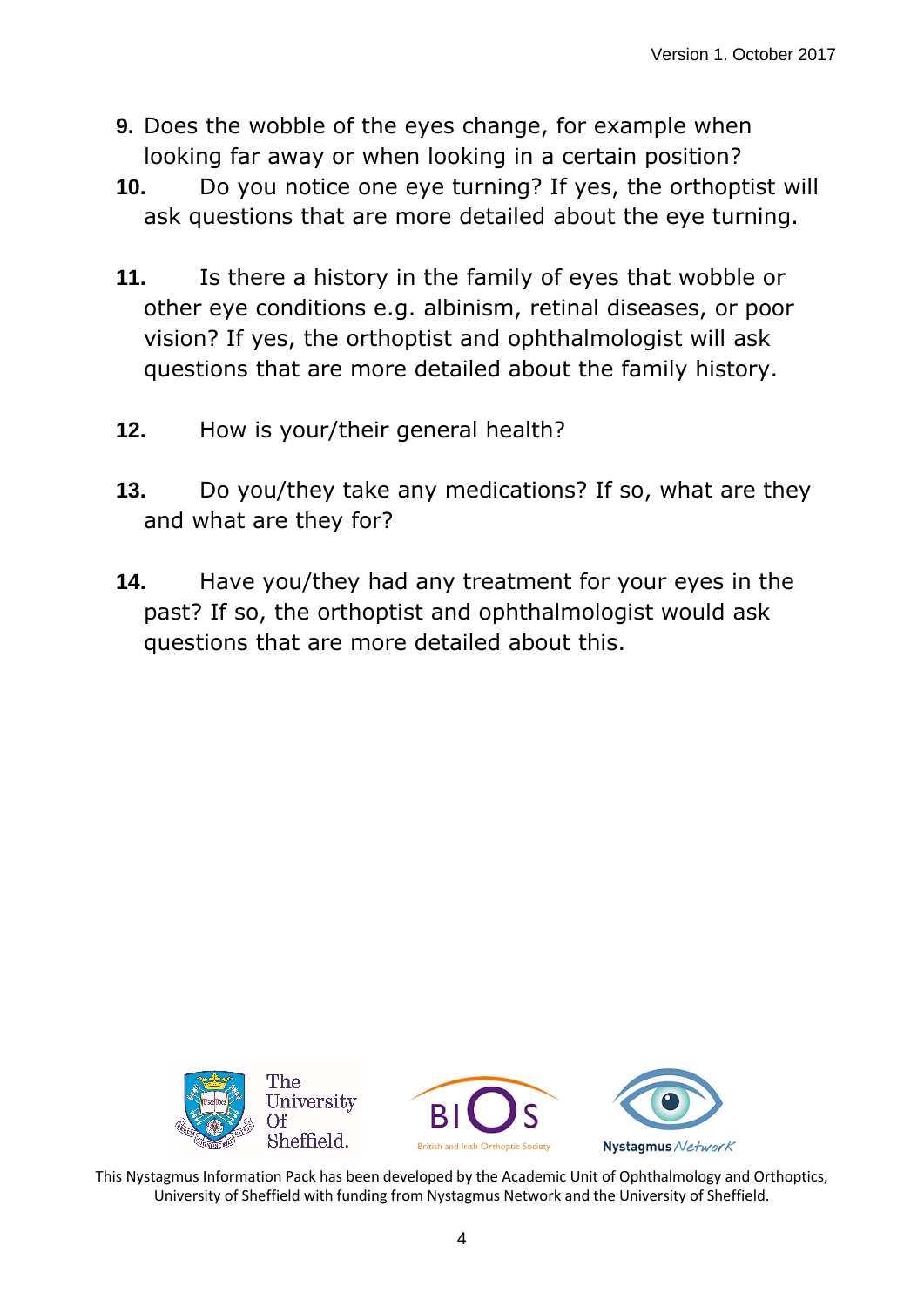### **INFORMATION FOR TEACHERS AND OTHER PROFESSIONALS**

This pack contains information about nystagmus. Useful contacts and sources of information are also provided.

#### **Recommendations for teachers and other professionals who may be in contact with children with nystagmus:**

These guidelines should be used discreetly and with acknowledgment that each pupil is an individual whose sight will vary.

**1.** Encourage the student to explain his/her visual needs; however, continual and undue attention to these should be avoided.

**2.** Allow books/objects to be held close to the eyes, the head tilted and any other body posture adopted if this enhances vision.

**3.** Provide the pupil with his own book/worksheet. Sharing is impossible.

**4.** Enlarging material will often help.

**5.** Wall displays for reference should be placed at eye level and where the pupil can stand close to it (not above a filing cabinet/table).

**6.** Ask the pupil where they would prefer to sit. It is often facing and near to the board. They should not sit to one side unless specifically chosen by the child. They should be offered positions close to demonstrations during activities.

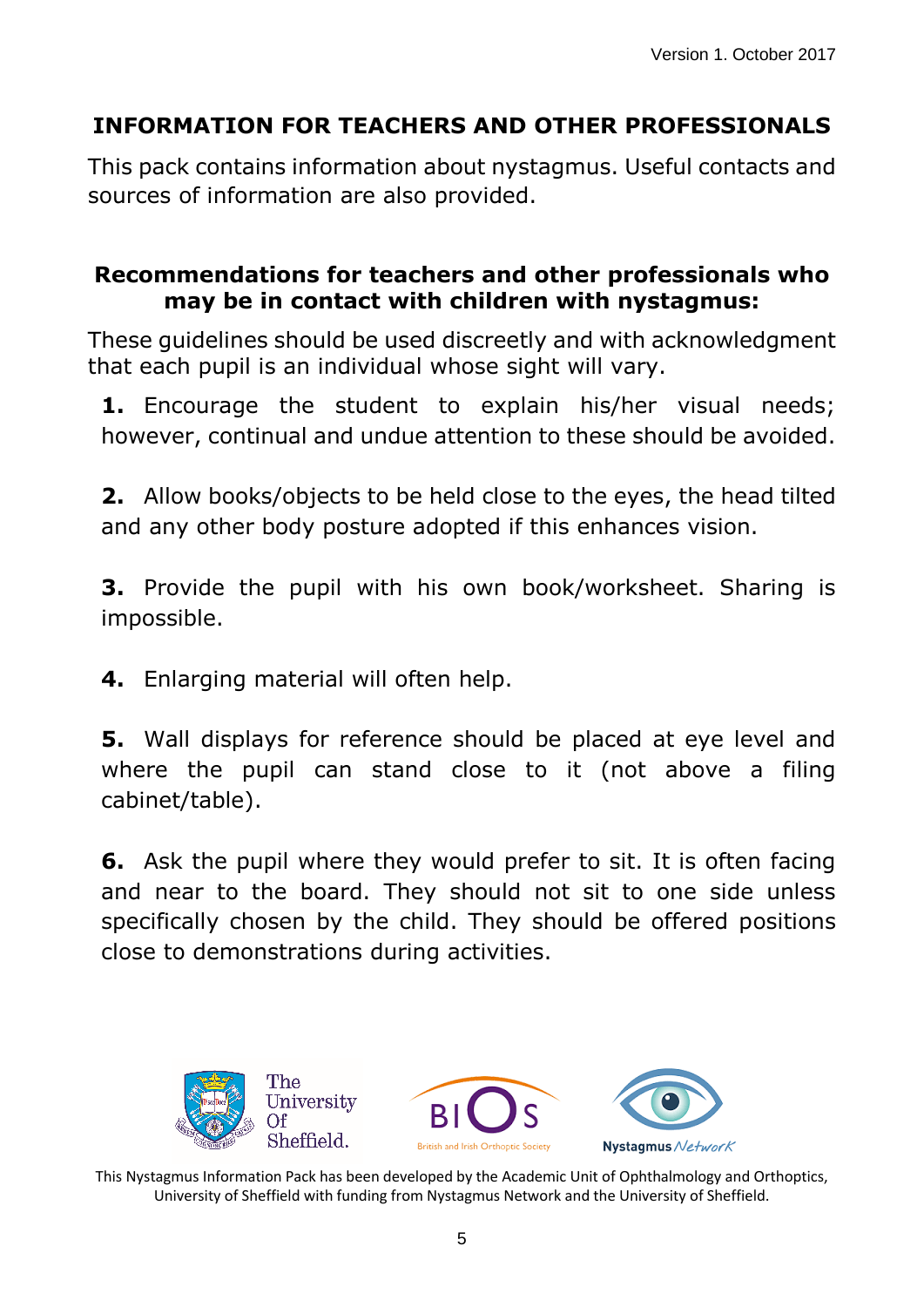**7.** Store visual aids such as magnifiers, line trackers and coloured overlays, in easily accessible places so that the student can use them when they decide an aid will be helpful.

**8.** Allow the use of prescribed tinted glasses, cap, hat, or eyeshade to reduce the effects of glare. Consider if the lighting is too bright or shining directly at the child.

**9.** Whilst glare should be avoided, good lighting is essential. The light should be behind the student and directed onto the object being viewed. Matte surfaces for walls, boards, and paper prevent light reflection and glare.

**10.** Use strong colour contrast between letters/figures/lines and background. Black text on yellow paper or coloured spectrum on words is often preferred.

**11.** Read aloud when writing on the board and describing diagrams.

**12.** When reading it is helpful to place a piece of dark card under the line of words, or to use a finger to indicate their place on the page.

**13.** Allow more 'time to see'. This includes having more time to complete tasks and to examine materials/objects.

**14.** Exercise books with matte paper, different colours, and wellspaced lines should be made available.

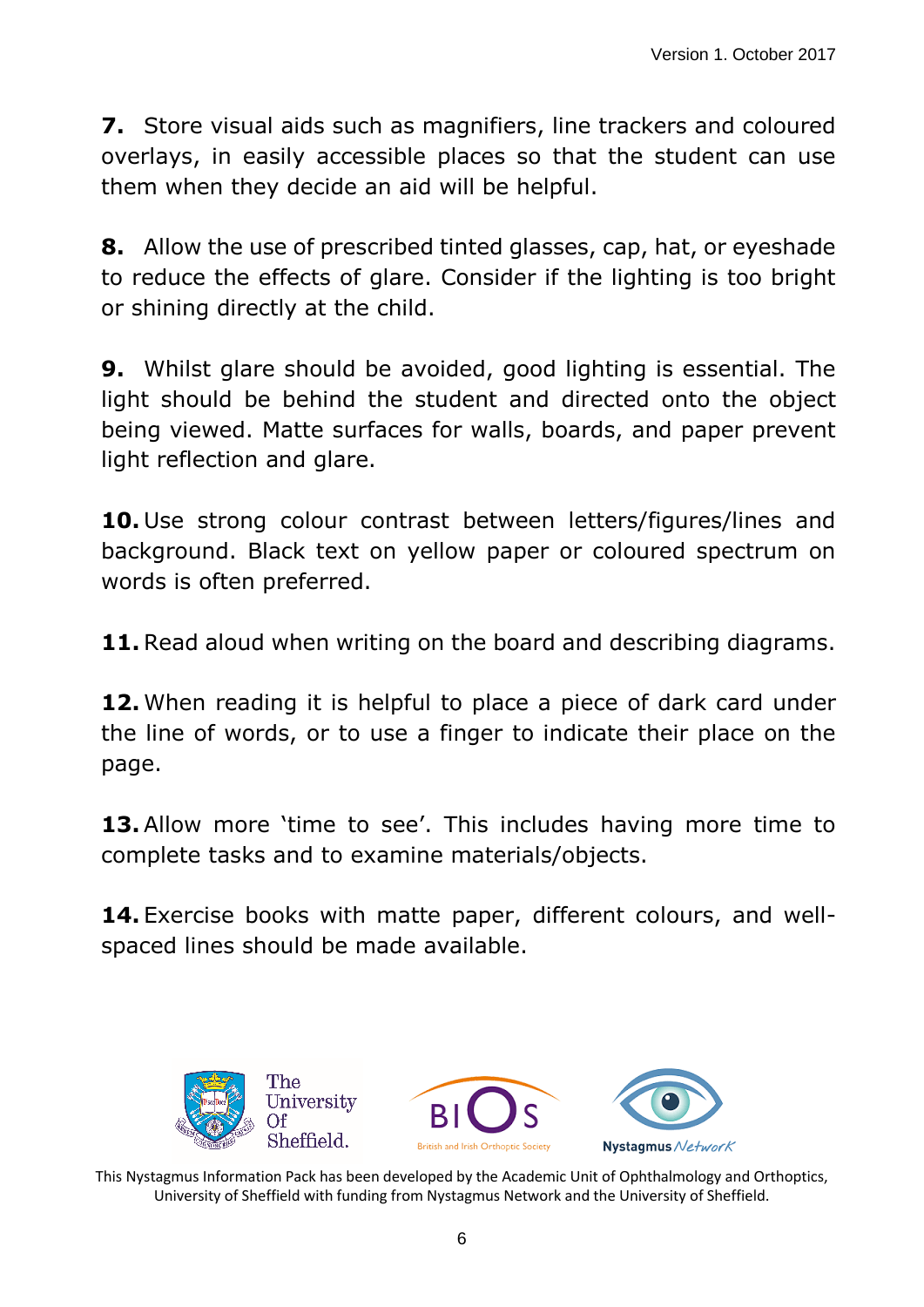**15.** In ball games, it may be difficult for the student to follow a fast moving ball if they have nystagmus, poor vision or strabismus (misaligned eyes).

#### **EXAMPLE LETTERS ABOUT NYSTAGMUS**

Grateful acknowledgment is made to the Nystagmus Network (U.K.) and the American Nystagmus Network (U.S.A.) for permission to use these texts, with minor revisions.

#### The following is an example of a letter that may be sent to a teacher of a student with nystagmus from an eye care professional:

Dear Mr/Mrs

[Child's name] has a complex eye condition called nystagmus. This means that the eyes make involuntary, repetitive movements all the time. There is no cure. Glasses or contact lenses may be worn to correct short-sightedness, longsightedness or astigmatism and may reduce the nystagmus to some extent.

The effects of nystagmus vary, but often it reduces:

- an individual's distance vision and near vision
- the ability to continue to focus on something once located
- the ability to see movement or judge distances and the time to react to these changes
- the ability to deal with clutter or crowding

All of these things mean longer is needed to complete visual tasks such as reading and writing. Although, near vision is usually better than distance vision.

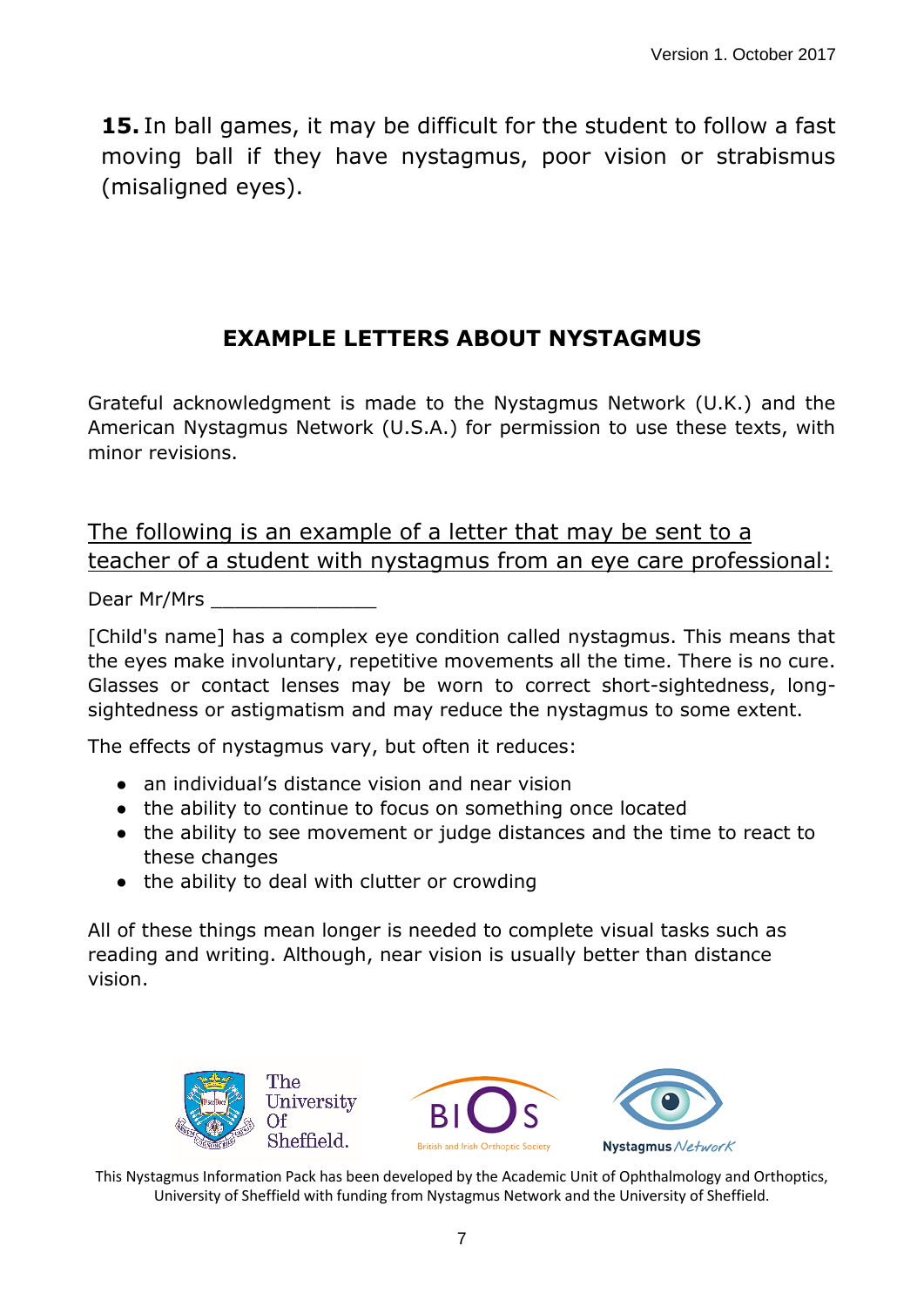A QTVI can advise on the font size that will be beneficial for near reading and when reading from the board. The use of visual aids and technology to enlarge text and sensory breaks should be encouraged.

People with nystagmus may hold their head in a certain position to reduce the eye movement and achieve better vision. This is a compensatory head posture and should not be corrected or misinterpreted as being naughty, not facing the teacher or cheating from another's work.

Vision becomes worse when the person is tired, under stress, anxious, hungry or in unfamiliar surroundings. At such times increased eye "wobble" will be noticeable and vision will reduce.

Students with nystagmus usually manage very well at school. However teachers should be aware that they will need more time with reading and writing tasks and may need extra help. BIG, BOLD, BRIGHT, and contrasting stationary are the guiding principles.

If you would like to find out more about nystagmus, you can visit the Nystagmus Network website: <http://nystagmusnetwork.org/>